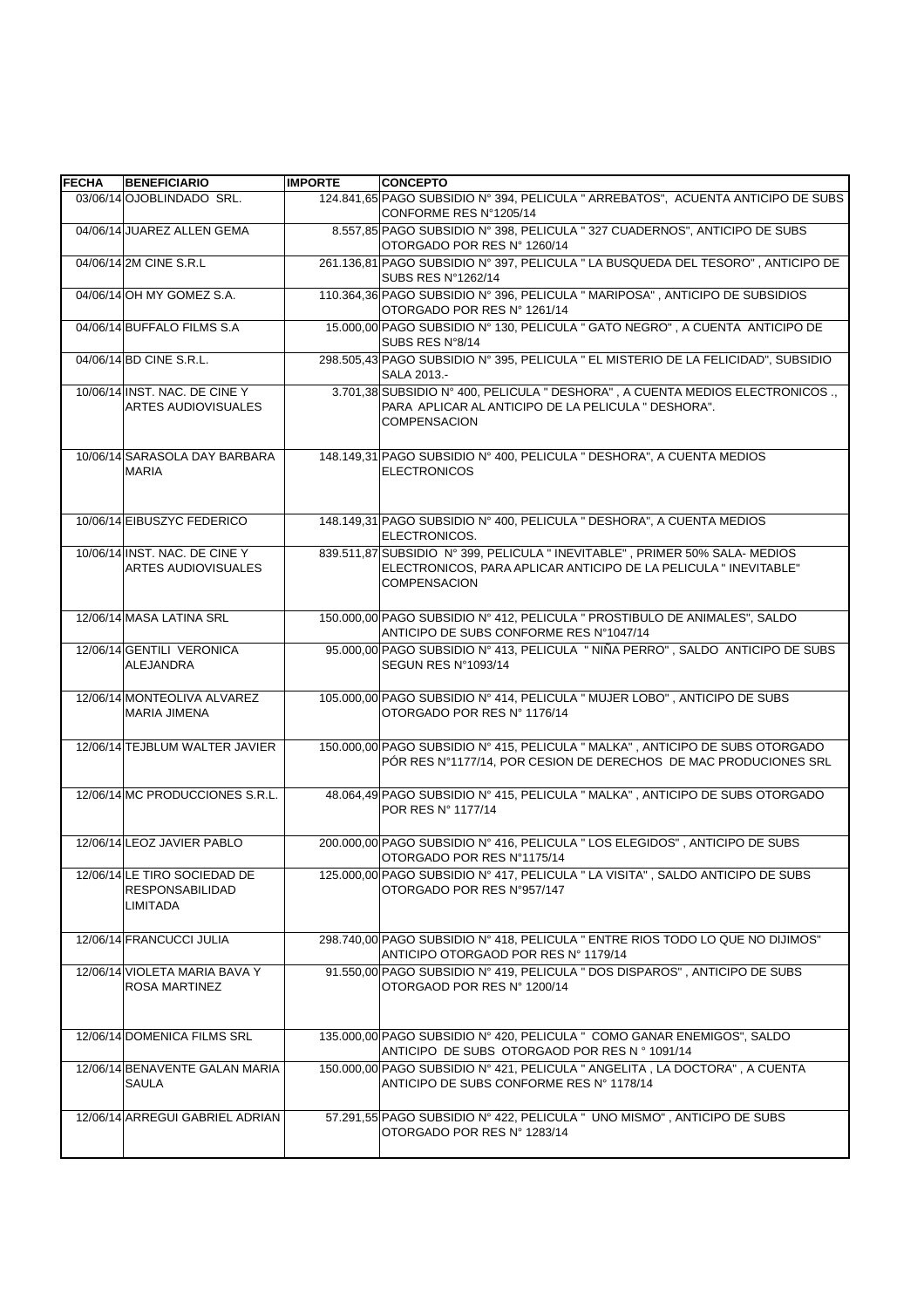| 12/06/14 PERILLO SEBASTIAN                                  | 7.408,82 PAGO SUBSIDIO Nº 402, PELICULA " DULCE DE LECHE", DEVOLUCION<br><b>RETENCION- REINVERSION</b>                                                                                                                                                     |
|-------------------------------------------------------------|------------------------------------------------------------------------------------------------------------------------------------------------------------------------------------------------------------------------------------------------------------|
| 12/06/14 MUSA, FERNANDO JAVIER                              | 200.000,00 PAGO SUBSIDIO Nº 403, PELICULA " DESTINO ANUNCIADO", A CUENTA<br><b>SUBSIDIOS</b>                                                                                                                                                               |
| 12/06/14 PENSA & ROCCA<br><b>PRODUCCIONES SRL</b>           | 150.000,00 PAGO SUBSIDIO Nº 404, PELICULA " CAIDOS DEL MAPA", A CUENTA SUBSIDIOS                                                                                                                                                                           |
| 12/06/14 GRINBERG HORACIO<br><b>GABRIEL</b>                 | 150.000,00 PAGO SUBSIDIO N° 404, PELICULA " CAIDOS DEL MAPA" A CUENTA SUBSIDIOS                                                                                                                                                                            |
| 12/06/14 16M S.R.L.                                         | 90,70 PAGO SUBSIDIO Nº 405, PELICULA " BOXING CLUB", PRIMER 50% SALA AÑO<br>2014                                                                                                                                                                           |
| 12/06/14 CRUZ VICTOR RICARDO                                | 1.723,34 PAGO SUBSIDIO Nº 405, PELICULA " BOXING CLUB", PRIMER 50% SALA AÑO 2014                                                                                                                                                                           |
| 12/06/14 DOMENICA FILMS SRL                                 | 93.736,45 PAGO SUBSIDIO Nº 406, PELICULA " MARIA Y EL HOMBRE ARAÑA", DEVOLUCION<br>RETENCION REINVERSION, POR CESION DE DERECHOS DE LOS PRODS. TODO<br>CINE SA-DOMENICA FILMS SRL-Y JOSE SALVIA                                                            |
| 12/06/14 JEMPSA S.A                                         | 500.000,00 PAGO SUBSIDIO Nº 407, PELICULA " METEGOL", A CUENTA SUBSIDIOS SALA<br>2013.                                                                                                                                                                     |
| 12/06/14 CAPITAL INTELECTUAL S.A.                           | 243.323,98 PAGO SUBSIDIO Nº 408, PELICULA " SEPTIMO E", A CUENTA DE SUBSIDIOS 2013                                                                                                                                                                         |
| 12/06/14 RIZOMA SRL                                         | 10.090,80 PAGO SUBSIDIO N  409, PELICULA ° UN MUNDO MISTERIOSO", SALDO<br>SUBSIDIOS SALA MEDIOS ELECTRONICOS.                                                                                                                                              |
| 12/06/14 PENSA & ROCCA<br>PRODUCCIONES SRL                  | 150.000,00 PAGO SUBSIDIO N  410, PELICULA " BOCA DE POZO", PAGO A CUENTA DE<br>SUBSIDIOS QUE CORRESPONDAN                                                                                                                                                  |
| 12/06/14 ARTISTICAS S.A.                                    | 350.000,00 PAGO SUBSIDIO Nº 411, PELICULA " EL COLOR DE LOS SENTIDOS", A CUENTA<br><b>SUBSIDIOS</b>                                                                                                                                                        |
| 12/06/14 REI CINE SRL                                       | 150.000,00 PAGO SUBSIDIO Nº 401, PELICULA " HISTORIA DEL MIEDO", PAGO A CUENTA DE<br>SUBSIDIOS QUE CORRESPONDAN                                                                                                                                            |
| 16/06/14 BENAVENTE GALAN MARIA<br>SAULA                     | 75.034,99 PAGO SUBSIDIO Nº 423, PELICULA " GUARANI", ANTICIPO DE SUBS. OTORGADO<br>POR RES N° 1513/14                                                                                                                                                      |
| 17/06/14 VALGA S.R.L.                                       | 300.000,00 PAGO SUBSIDIO Nº 424, PELICULA " PUERTA DE HIERRO", A CUENTA SUBSIDIOS<br><b>QUE CORRESPONDAN</b>                                                                                                                                               |
| 17/06/14 INST, NAC, DE CINE Y<br>ARTES AUDIOVISUALES        | 620.622,46 SUBSIDIO Nº 425, PELICULA " VISIONES "(EX PRESAGIO), SUBSIDIOS AÑO 2013,<br>PARA APLICAR AL ANTICIPO DE LA PELICULA " AL ANTICIPO DE LA PELICULA "<br>VISIONES" (EX PRESAGIO)<br><b>COMPENSACION</b>                                            |
| 17/06/14 INST. NAC. DE CINE Y<br><b>ARTES AUDIOVISUALES</b> | 1.123.229,83 SUBSIDIO N° 425, PELICULA " VISIONES " (EX PRESAGIO), SUBSIDIOS AÑO 2013,<br>PARA APLICAR AL CREDITO DE LA PELICULA "VISIONES (EX PRESAGIO)"<br><b>COMPENSACION</b>                                                                           |
| 17/06/14 INST. NAC. DE CINE Y<br>ARTES AUDIOVISUALES        | 319.763,26 SUBSIDIO Nº 426, PELICULA " MOTIN", A CUENTA SUBSIDIOS MEDIOS<br>ELECTRONICOS 2014, SALA Y MEDIOS ELECTRONICOS M PARA APLICAR AL<br>CREDITO DE LA PELICULA " MOTIN DE SIERRA CHICA", DEL PROD. CLIPS<br>PRODUCCIONES SA.<br><b>COMPENSACION</b> |
| 17/06/14 INST. NAC. DE CINE Y<br>ARTES AUDIOVISUALES        | 618.000,00 SUBSIDIO N° 426, PELICULA " MOTIN", A CUENTA SUBSIDIOS MEDIOS<br>ELECTRONICOS GENERADO AL 2014 Y MEDIOS ELECTRONICOS, PARA APLICAR<br>AL ANTICIPO DE LA PELICULA " MOTIN", PROD. CLIPS PRODUCCIONES SA.<br><b>COMPENSACION</b>                  |
| 17/06/14 INST. NAC. DE CINE Y<br>ARTES AUDIOVISUALES        | 278.507,65 SUBSIDIO Nº 427, PELICULA " EL DIA TRAJO LA OSCURIDAD", MEDIOS<br>ELECTRONICOS, PARA APLICAR AL ANTICIPO DE LA PELICULA " EL DIA TRAJO LA<br>OSCURIDAD"<br><b>COMPENSACION</b>                                                                  |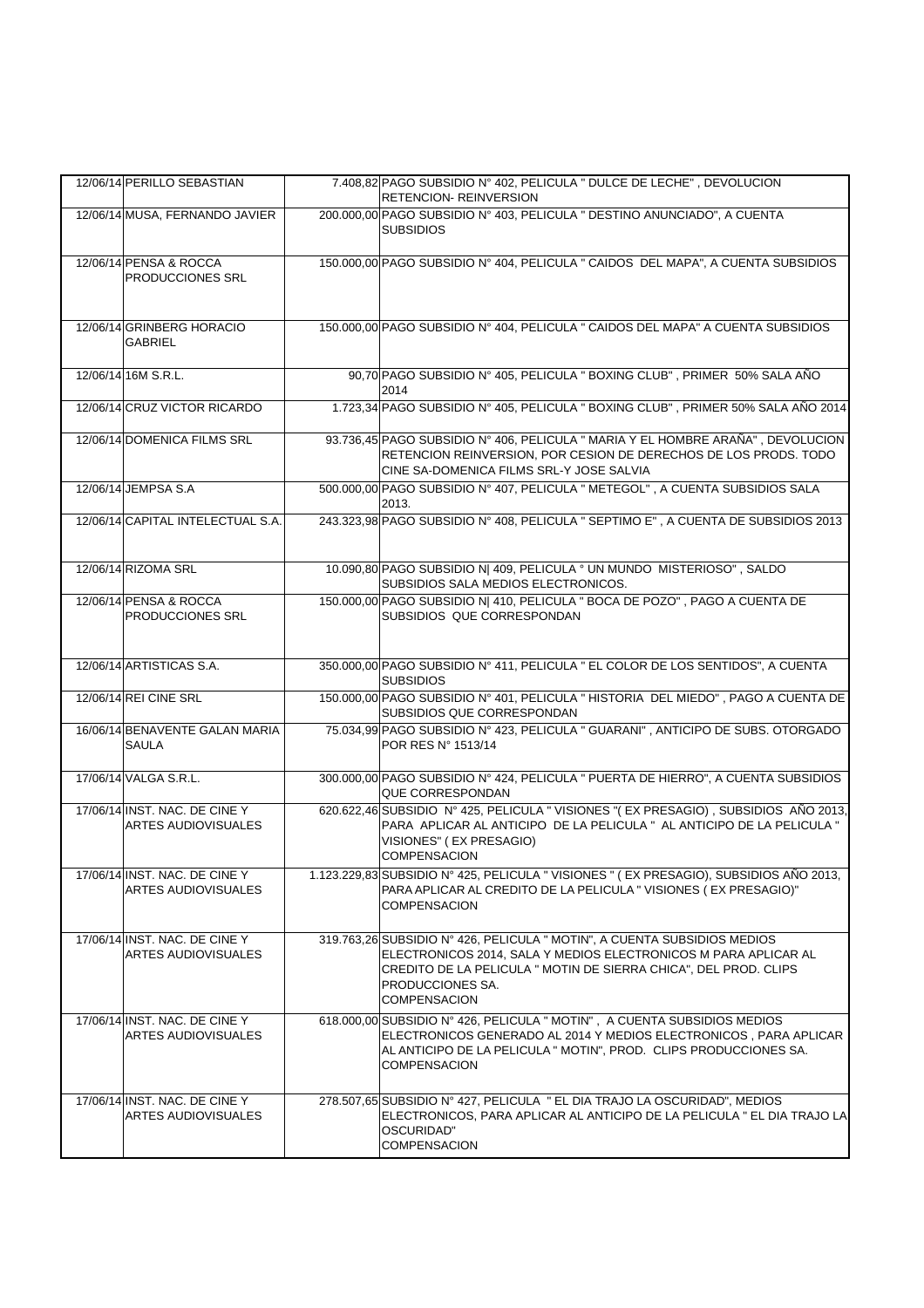| 17/06/14 INST. NAC. DE CINE Y<br><b>ARTES AUDIOVISUALES</b> | 160.000,00 SUBSIDIO N° 428, PELICULA " LA EXTRANJERA" (LITA STANTIC), SUBSIDIOS<br>SALA AÑO 2013, PARA APLICAR ALA ANTICIPO DE LA PELICULA " HABI LA<br>EXTRANJERA", PROD. LITA STANTIC PRODUCCIONES.<br><b>COMPENSACION</b>                                |
|-------------------------------------------------------------|-------------------------------------------------------------------------------------------------------------------------------------------------------------------------------------------------------------------------------------------------------------|
| 17/06/14 INST, NAC, DE CINE Y<br><b>ARTES AUDIOVISUALES</b> | 635,46 SUBISIOS Nº 428, PELICULA " LA EXTRANJERA" (LITA STANTIC), SUBSIDIOS SALA<br>AÑO 2013, PARA APLICAR AL CREDITO DE LA PELICULA "HABI, LA EXTRANJERA)<br><b>COMPENSACION</b>                                                                           |
| 17/06/14 INST. NAC. DE CINE Y<br><b>ARTES AUDIOVISUALES</b> | 972.537,95 SUBSIDIO N° 429, PELICULA " VENIMOS DE MUY LEJOS (LA PELICULA),<br>SUBSIDIOS MEDIOS ELECTRONICOS, PARA APLICAR AL ANTICIPO DE LA<br>PELICULA " VENIMOS DE MUY LEJOS"<br><b>COMPENSACION</b>                                                      |
| 17/06/14 INST. NAC. DE CINE Y<br><b>ARTES AUDIOVISUALES</b> | 278.015,98 SUBSIDIO N° 429, PELICULA " VENIMOS DE MUY LEJOS " L A PELICULA,<br>SUBSIDIOS MEDIOS ELECTRONICOS, PARA APLICAR AL CREDITO DE LA<br>PELICULA " " VENIMOS DE MUY LEJOS".<br><b>COMPENSACION</b>                                                   |
| 17/06/14 INST, NAC, DE CINE Y<br><b>ARTES AUDIOVISUALES</b> | 979.436,71 SUBSIDIO N  430, PELICULA " MATRIMONIO", MEDIOS ELECTTRONICOS, PARA<br>APLICAR AL CREDITOS DE LA PELICULA " MATRIMONIO", DEL PROD. CARLOS<br>MARIA JAUREGUIALZO.<br><b>COMPENSACION</b>                                                          |
| 17/06/14 INST. NAC. DE CINE Y<br><b>ARTES AUDIOVISUALES</b> | 452.200,28 SUSIDIO N  430, PELICULA " MATRIMONIO" , MEDIOS ELECTTRONICOS, PAR<br>APLICAR AL ANTICIPO DE LA PELICULA " MATRIMONIO", DEL PROD, CARLOS M.<br>JAUREGUIALZO.<br><b>COMPENSACION</b>                                                              |
| 17/06/14 INST, NAC, DE CINE Y<br><b>ARTES AUDIOVISUALES</b> | 299.700,00 SUBSIDIO N  431, PELICULA " VILLEGAS", MEDIOS ELECTRONICOS, PARA<br>APLICAR AL CREDITO DE LA PELICULA "VILLEGAS".<br><b>COMPENSACION</b>                                                                                                         |
| 17/06/14 INST, NAC, DE CINE Y<br><b>ARTES AUDIOVISUALES</b> | 874.108,49 SUBSIDIO Nº 431, PELICULA "VILLEGAS", MEDIOS ELECTRONICOS, PARA<br>APLICAR AL CREDITOS DE LA PELICULA "VILLEGAS"<br><b>COMPENSACION</b>                                                                                                          |
| 18/06/14 INST, NAC, DE CINE Y<br><b>ARTES AUDIOVISUALES</b> | -319.763,26 SUBSIDIO Nº 426, PELICULA " MOTIN", A CUENTA SUBSIDIOS MEDIOS<br>ELECTRONICOS 2014, SALA Y MEDIOS ELECTRONICOS M PARA APLICAR AL<br>CREDITO DE LA PELICULA " MOTIN DE SIERRA CHICA", DEL PROD. CLIPS<br>PRODUCCIONES SA.<br><b>COMPENSACION</b> |
| 18/06/14 INST. NAC. DE CINE Y<br><b>ARTES AUDIOVISUALES</b> | 319.763,26 SUBSIDIO Nº 426, PELICULA " MOTIN", A CUENTA SUBSIDIOS MEDIOS<br>ELECTRONICOS 2014. SALA Y MEDIOS ELECTRONICOS M PARA APLICAR AL<br>CREDITO DE LA PELICULA " MOTIN DE SIERRA CHICA", DEL PROD. CLIPS<br>PRODUCCIONES SACOMPENSACION              |
| 25/06/14 AJIMOLIDO FILMS S.R.L.                             | 200.000,00 PAGO SUBSIDIO N°445, PELICULA " LA PARTE AUSENTE", A CUENTA ANTICIPO<br>DE SUBS. OTORGADO POR RES Nº1284/14                                                                                                                                      |
| 25/06/14 SANCHEZ, NESTOR                                    | 150.000,00 PAGO SUBSIDIO Nº 438, PELICULA " LOS NADIES", A CUENTA ANTICIPO DE SUBS.<br>OTORGADO POR RES Nº1219/14                                                                                                                                           |
| 25/06/14 BAZAN DANIEL OSVALDO                               | 68.868,71 PAGO SUBSIDIO N° 445, PELICULA " LO QUE NO SE PERDONA", ANTICIPO DE<br>SUS. OTORGADO POR RES Nº1457/14                                                                                                                                            |
| 25/06/14 RIZOMA SRL                                         | 200.000,00 PAGO SUBSIDIO Nº 444, PELICULA " ALFONSINA STORNI", A CUENTA ANTICIPO<br>DE SUBS. OTORGAOD POR RES Nº 1258/14                                                                                                                                    |
| 25/06/14 ADART PRODUCCIONES<br>S.R.L.                       | 280.000,00 PAGO SUBSIDIO Nº 443, PELICULA " SOCIOS POR ACCIDENTE", ANTICIPO DE<br>SUBS. SEGUN RES Nº 1354/14                                                                                                                                                |
| 25/06/14 PENSA & ROCCA<br>PRODUCCIONES SRL                  | 75.000,00 PAGO SUBSIDIO N° 432, PELICULA " CAIDOS DEL MAPA", A CUENTA DE<br><b>SUBSIDIOS</b>                                                                                                                                                                |
| 25/06/14 GRINBERG HORACIO<br><b>GABRIEL</b>                 | 75.000,00 PAGO SUBSIDIO N° 432, PELICULA " CAIDOS DEL MAPA", A CUENTA DE<br><b>SUBSIDIOS</b>                                                                                                                                                                |